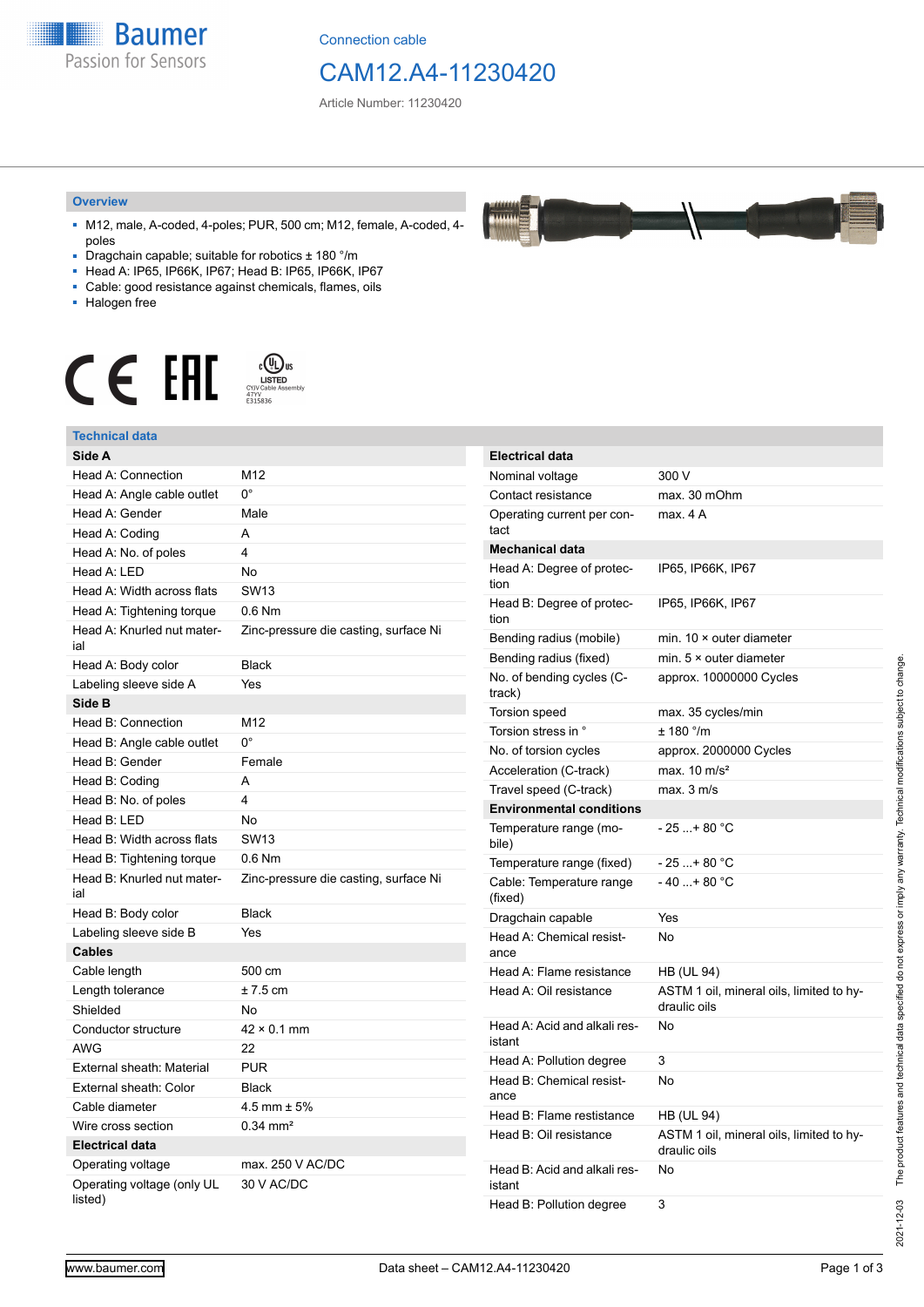

Connection cable

# CAM12.A4-11230420

Article Number: 11230420

#### **Technical data**

**Technical drawing**

**Side A**

#### **Environmental conditions**

Cable: Chemical resistance Good (DIN EN 60811-404)

Cable: Flame resistance Conform UL 1581 §1090 (H); CSA FT2; IEC 60332-2-2

### **Environmental conditions**

Cable: Silicone-free Yes

Cable: Oil resistance Good (DIN EN 60811-404)

### **Side B**

#### **Technical drawing**





#### **Coding Coding**